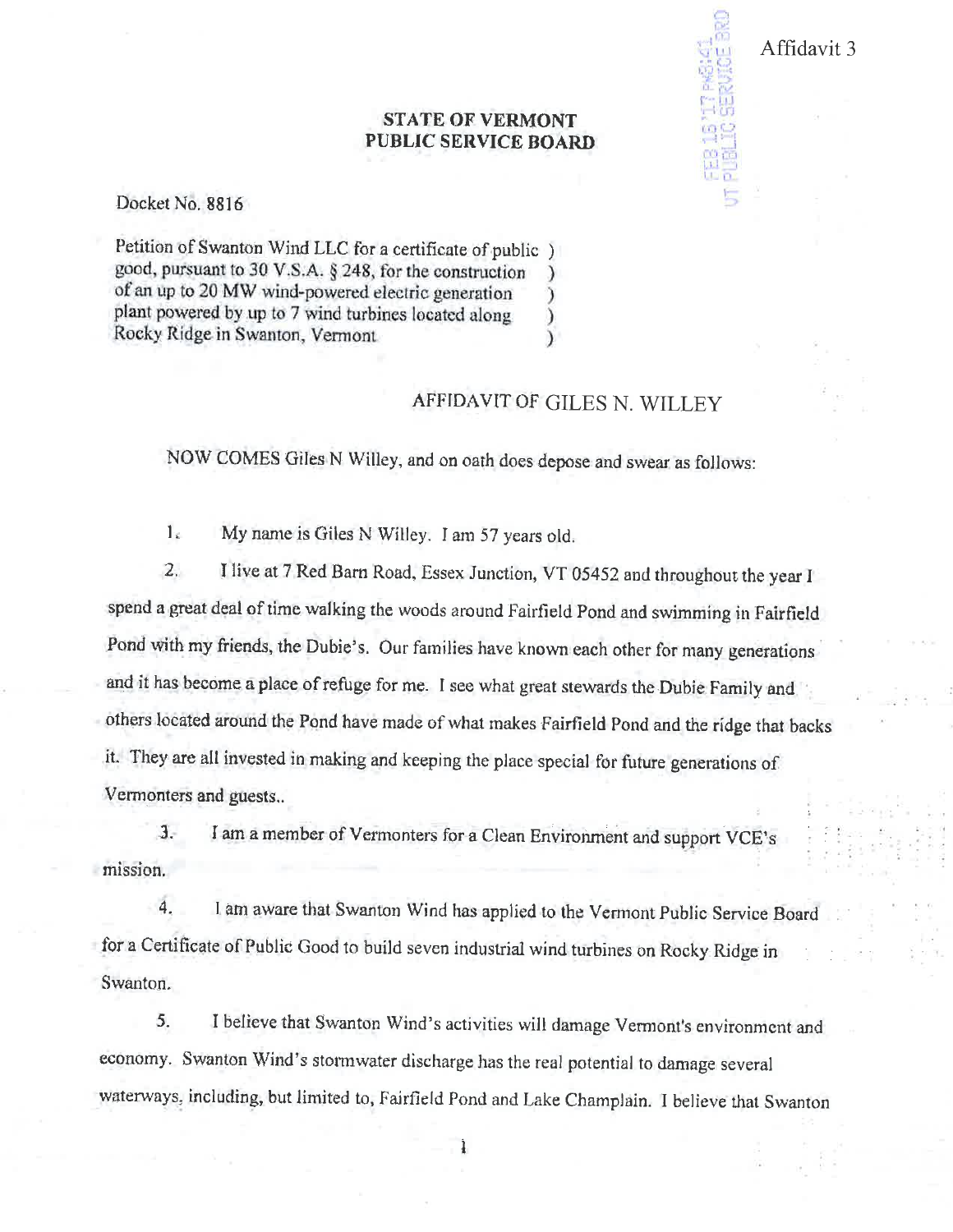Wind's activities will damage Vermont's natural beauty and, as a result, negatively impact Vermont's economy.

6. My father and I formed Vermont Systems, Inc in 1985 to develop software for Parks and Rec Dept around the world. We now have 90 employees and look to a strong Vermont economy to provide us with a viable work force. Unfortunately, the raw economics of Vermont don't make us competitive with neighboring states so we must then play the "Vermont" card – that magic vista that I fly over when I return from far away states littered with too many street lights and too many billboards. We have pristine trails, hamlets like Fairfield Pond, and cornfield lined roads to find that next hidden village. You can't get that in Boston. During one trip from San Diego over the mountains to El Centro to visit a Navy base, I was amazed to see both a wind farm and solar farm that went on for miles. It hit me that this was the perfect spot for a perfect alternative to fossil and nuclear. I feel it is important that we seek alternative energy sources for sure, but not ones that conflict with our desire to maintain the natural beauty of a Vermont ridgeline. VSI is in the recreation business and I can tell you first hand the vast majority of VSI employees are strong advocates of all that makes Vermont unique. If you start installing wind turbines on backyard ridgelines, you are taking that first step to billboards on Route 7.

 $7.$ I can't tell you the number of times I have enjoyed a peaceful "Pond Tour" with friends who like me, just want to take in the natural beauty that surrounds Fairfield Pond. You are OK to say as little or as much as you want. The rest of the conversation is implied. Some people gravitate to Yoga or Meditation, but for me, two hours circling the Pond is enough to fill my tank for another week of whatever I have to face. Forget the economics that have yet to prove fruitful without government credits, I just can't imagine how the ROI of seven turbines will offset the loss of what makes the ridgeline behind Fairfield Pond one of Vermont's crown jewels. I am not opposed to wind or solar  $-1$  simply believe the location of these projects have a place and that place is not on the Ridgeline above Fairfield Pond.

 $\overline{2}$